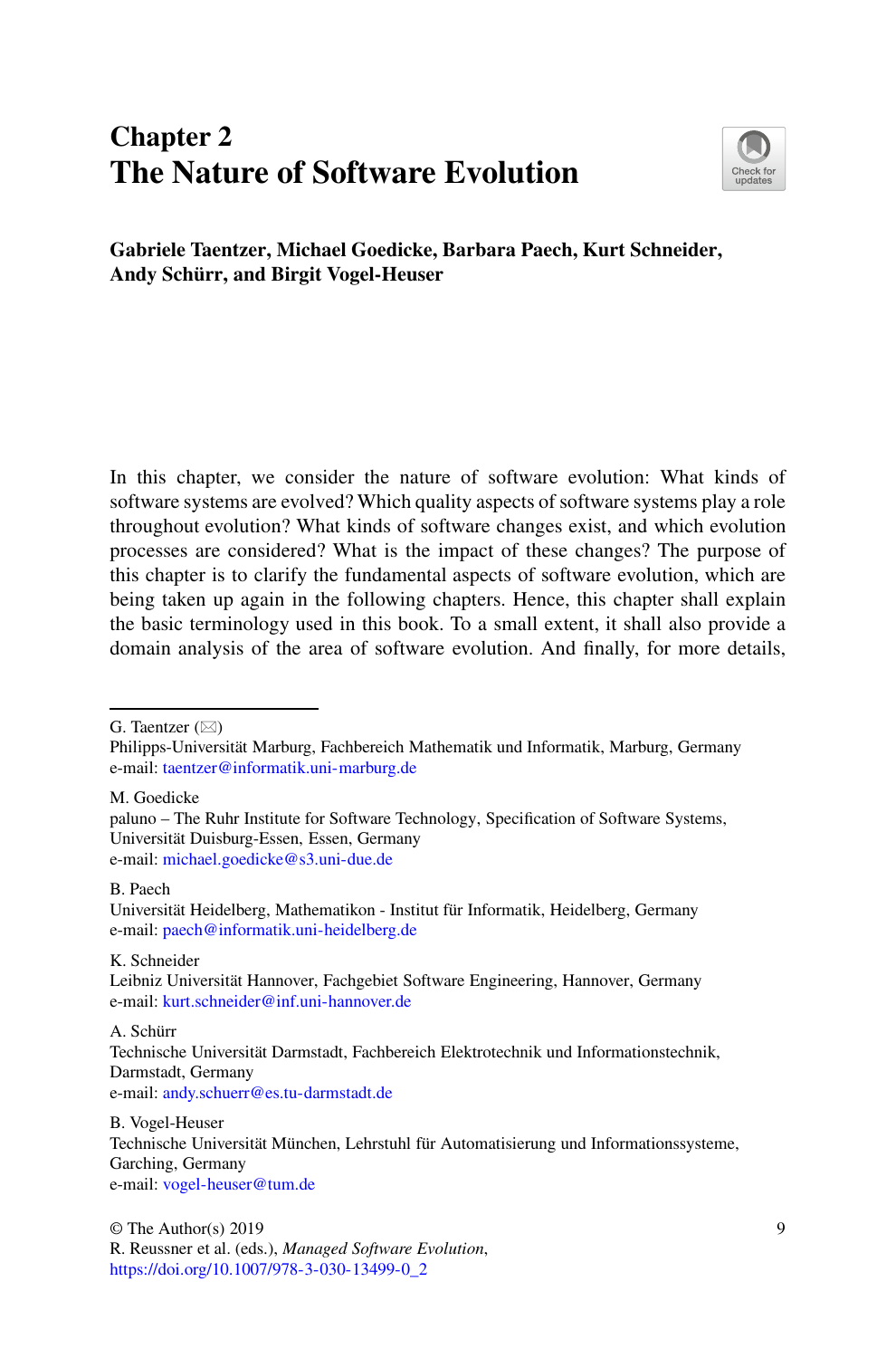further scenarios, and examples of the fundamental aspects of software evolution, the reader can find references to follow-up chapters. In this way, this chapter helps to identify how the contributions of subsequent chapters fit into the big picture of software evolution.

## **2.1 Introduction**

The main purpose of this chapter is to present a conceptual basis for the core aspects of software evolution. Evolution is a natural phenomenon in the life cycle of software systems according to diverse reasons for change. Software evolution occurs in incremental development where large systems are achieved in small steps and as a reaction to changes in the environment, purpose, or use of the considered software system. We clarify the core aspects of evolution processes. Changes of a software system may have an impact on its quality, referring to aspects such as correctness, consistency, usability, and maintainability. Evolving software shall preserve or even improve its quality (defined in the ISO standard 25000 on software product quality [Sta14b]) throughout software changes. Our considerations of the nature of software evolution are largely independent of application domains for software systems. Throughout the book, however, two application domains are focused on, namely business information systems [Hei+15b] and product automation [LFV13].

#### **2.2 Software Systems**

As a conceptual basis, we consider fundamental aspects of software systems. *Application domains* and *system scopes* set the environments of software systems; *artefacts* and potential software *variants* refer to the ingredients of software systems or even software product lines (SPLs) [CN02].

# *2.2.1 Application Domains*

An application domain for software systems is a problem field being characterised by common requirements, terminology, processes, and functionality for software systems. Throughout this book, various application domains for software systems are considered. They are mostly considered from a rather technical point of view. In particular, two domains—business and product automation—occur very prominently in the subsequent chapters due to our case studies Common Component Modeling Example (CoCoME) and extended Pick and Place Unit (xPPU). They are introduced in Chap. 4.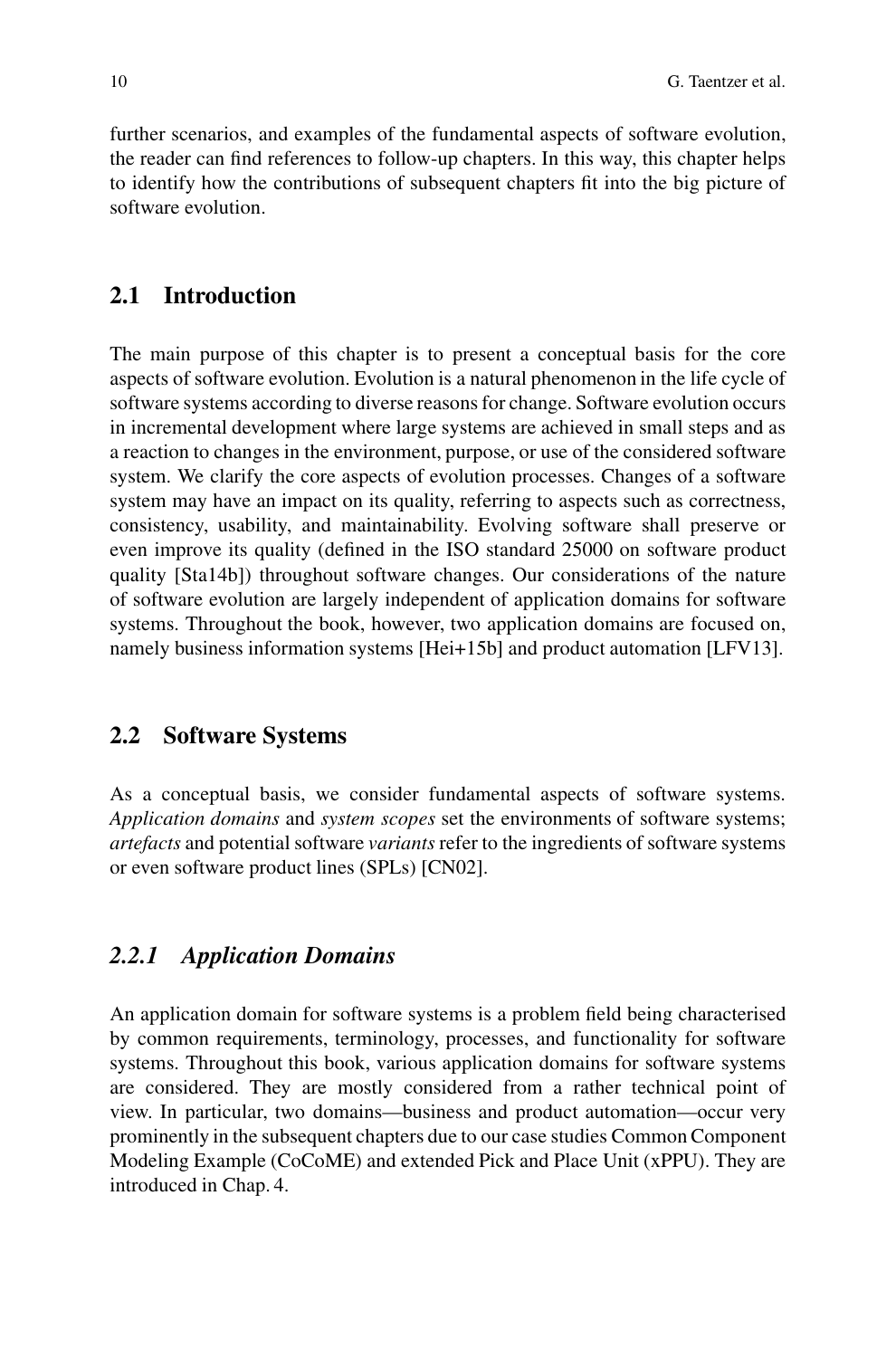#### *2.2.2 Scopes and Environments of Software Systems*

A *software system* is a set of coherent components that provide services (or features) to users. A software system needs a *platform* to run, consisting of hardware and further software components such as operating systems, libraries, and special software components provided by the environment. The hardware comprises not only computers of any kind but also networks of computers (especially the Internet). Depending on the domain, additional hardware may come into play, such as mechanical and electrical components. The *scope of a software system* defines a range of items that can be shaped and designed when developing software systems [Int18]. Besides the code for the system itself, it comprises, for example, the system requirement specification, any kinds of system documentation, models, data sets, and test suites.

The *environment* of a system contains not only the platform for running the system but also any other part relevant to the software system and its scope, such as users on which the system has an impact and regulations that should be obeyed. An explicit consideration of the environment is important when it comes to evolution since various kinds of environment changes can occur, such as new versions of the underlying operating system or programming language, related software components, external regulations that shall be obeyed by the software, and many more.

Two interesting examples of software systems are the following: In Chaps. 5 and 6, the authors investigate the evolution of *socio-technical systems* where developers and/or users are explicitly considered within the system scope. The interrelation of social and technical aspects and their joint optimisation are of special relevance here. A very different form of system are mechatronic systems such as automated Production Systems (aPS), which consider the interplay of mechanics, electronics, and software (in Chaps. 10 and 8).

## *2.2.3 Software Artefacts*

Software development and software changes usually involve a number of *software artefacts*. Even the kinds of software artefacts are manifold: Analysts elicit requirements and write requirement specifications that may comprise analysis models. Software architects take these specifications into account to develop the design of a software system, often by constructing design models. Software engineers and programmers develop models and write codes that are structured in various files and directories. Moreover, they write test cases and documentations organised in additional file structures. Once a software system is deployed, it may produce even further artefacts for reporting about continuously running processes, for example. The system behaviour at runtime and its ad hoc changes, for example, are considered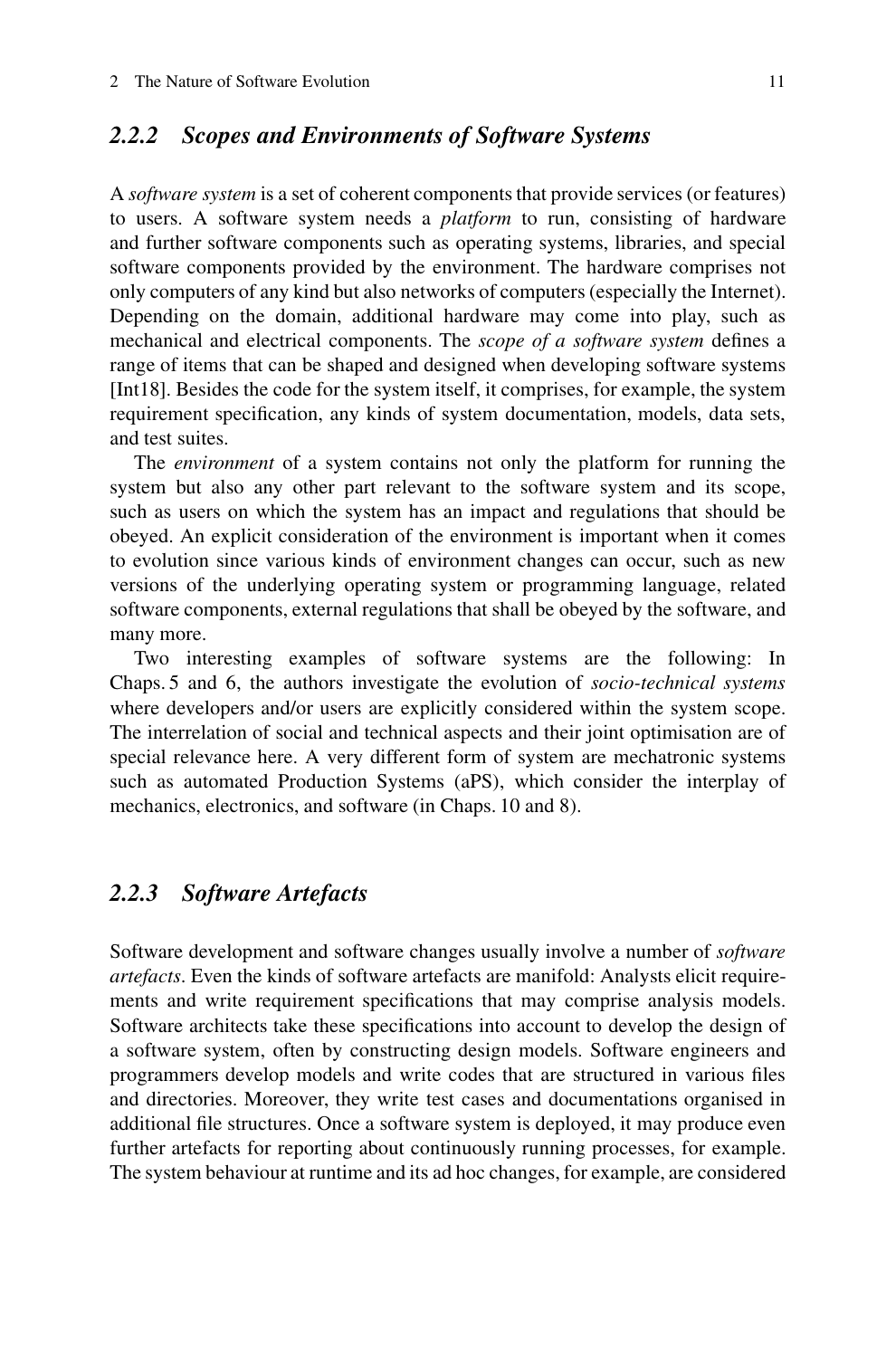in Chap. 10. To summarise, there are usually a vast number of artefacts of various kinds within the scope of a software system.

Software artefacts are usually not isolated but inter-related. Hence, we have to take care of consistency relationships between them and we have to maintain them throughout software evolution. For example, the evolution of requirement specifications, design decisions (comprising design knowledge about problems, solution, context, and rationale), and architecture specification models is in the focus of Chap. 6.

In software engineering, there are quite a number of languages used to create software artefacts. Besides programming languages such as Java and C, there are various modelling languages such as the Unified Modeling Language (UML) and Matlab/Simulink. Documentations are usually semi-structured natural text, often written in HTML, LaTeX, or Word. Moreover, there are domain-specific languages, especially for specific modelling purposes, such as AutoFocus [Leg+14, RTV15, TH15] for embedded system development presented in Chap. 11 and variabilitymodelling languages like decision models [SRG11], orthogonal variability models [PBL05a], and feature models [Kan+90b], as considered in Chaps. 7 and 8. Furthermore, there exist specific languages to describe the syntax and semantics of modelling languages, for example EMF [Ecl18], and to specify differences resp. transformations between models to formally express their evolution, for example Henshin [Are+10]. They are used in Chap. 10 to understand historical evolutions between different versions of models, as well as to recommend future evolutions based on these historic evolutions.

#### *2.2.4 Software Variants*

Most modern software systems A collection of software variants that share common artefacts that are commonly processed is called a *software product line*. A software variant is called *product* in this context. Variants of a software system can occur independently of any time periods, while chronologically changed software is usually called a *version*. Version management is specifically considered in Sect. [2.4.](#page-7-0)

In Chap. 7, statechart models are presented that are able to integrate all productvariant behaviour into one model. A feature model serves as configuration specification; the product line is implemented by preprocessor-based C-code. Similarly, in Chap. 8, software variants are explicitly considered for evaluation of performance. In particular, strategies for performance evolution are discussed for variants coexisting at the same time and versions that are the result of software evolution.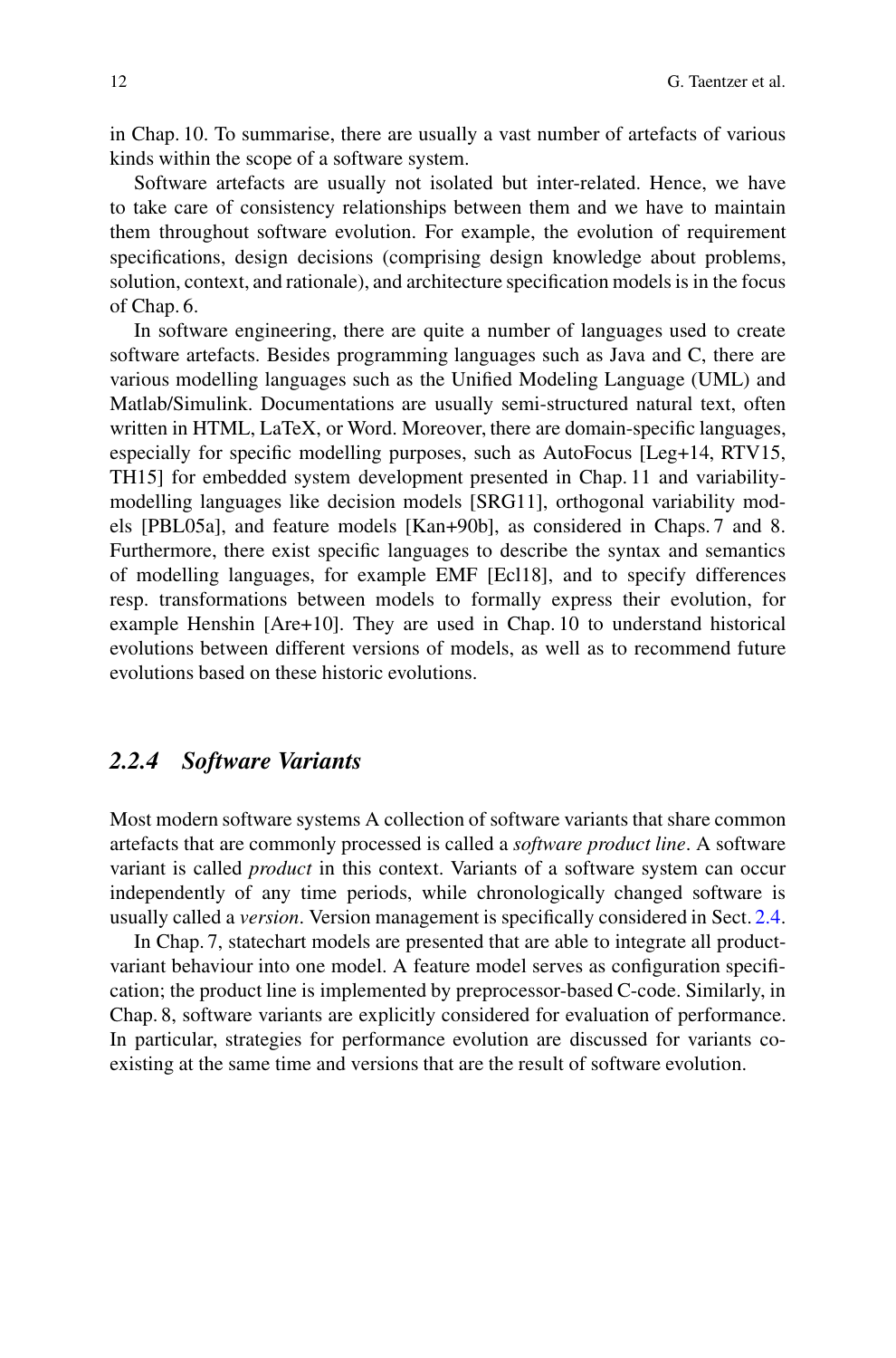# **2.3 Software Quality**

Preserving and improving software quality are often the main drivers of software evolution, such as improving the performance of a software solution. The ISO 25000 standard [Sta14b] defines software quality based on a number of aspects covering functional and non-functional ones. *Functional software quality* refers to the extent the software conforms to a given functional requirement specification. Aspects of functional software quality are, for example, correctness, consistency, dependability, and usability. *Non-functional software quality* tells us how well a software system meets non-functional requirements concerning, for example, performance (cf. Chaps. 8 and 10), maintainability, and security aspects (cf. Chap. 9). In the following, we recall the main quality aspects of software systems and point out examples.

#### *2.3.1 Consistency*

As there may be various artefacts within the scope of a software system, an immediate question is: *Are the various software artefacts within the scope of a software system consistent with each other?* Artefact relations may be purely *syntactical*, such as models conforming to their meta-models. Software artefacts may also be related w.r.t. behaviour. The most prominent shape of behaviour consistency is *behavioural equivalence* (also known as bi-simulation). Weaker notions of behavioural equivalence like conditional and relational equivalence are introduced as consistency notions in Chap. 11. Besides this *outer consistency* being established in between several artefacts, there is also an *inner consistency* considering the content of just one artefact. Here, consistency means that *an artefact does not contradict itself* [EN96]. Inner consistency comprises, for example, the internal consistency of requirements within one requirement specification or the declaration of a variable before its use in a program.

Even if artefacts are consistent on creation, changes to one software artefact may not necessarily be reflected immediately in all related artefacts that are affected by the same modification. This means that the quality aspect of consistency is endangered by changes. If changes are made in one place, consistency may call for changes in several other artefacts. There is the resulting challenge of keeping systems consistent over time. As consistency cannot be always (re)established easily; there is also the general need for *inconsistency management*. Intermediate inconsistency gives developers the flexibility and the freedom to postpone the re-establishing of consistency for increasing productivity. If explicit relationships between artefacts, that is traces, are considered, a form of traceability link management is needed here [Fel+16]. Traceability is explicitly considered in the context of identifying and extracting tacit knowledge in software evolution (Chaps. 5 and 10)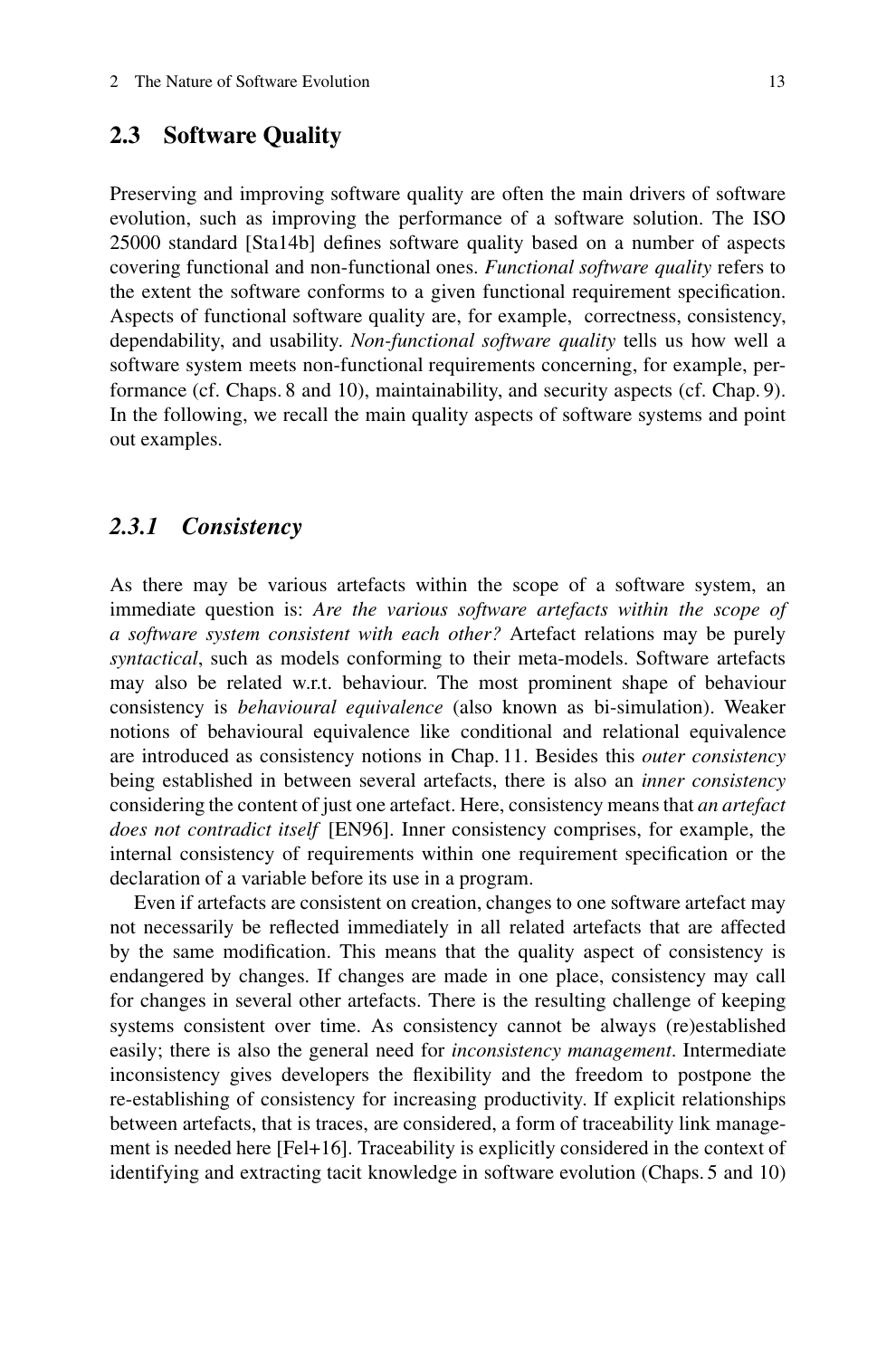and continuous design support (Chap. 6) caring about the consistency between architecture and code.

Inconsistency may also affect system variants. A necessary condition for software product lines (defining software variants) is often the following: If a feature model is available for the system, it is typically assumed to be consistent, that is there must be at least one valid combination of features (Chaps. 7 and 8). In Chap. 8, performance is only measured for configurations that are valid according to the feature model. The product implementation derivable from valid combinations of features must also be consistent with further development artefacts such as qualityassurance artefacts. If product implementations evolve, for instance, corresponding test suites must be updated accordingly (Chap. 7).

#### *2.3.2 Correctness*

To validate the correctness of a software system, we should ask: *Does the system do what I want it to do?* This question shows that correctness relates to the system's functional requirement specification. A software system is considered correct w.r.t. its requirement specification if it behaves as specified by its requirements. Hence, correctness can also be considered as a kind of consistency, here of code (and other artefacts) with the requirement specification. As correctness is such a central consistency aspect of software systems, it is usually considered explicitly. In most software projects, functional requirements are validated by testing a software. In contrast to validating system functionalities, there is also the possibility to verify them formally. Correctness in the presence of evolution plays a central role in Chap. 7, which is concerned with software testing of evolving SPLs, and in Chap. 11 as this chapter is concerned with the formal verification of evolving automated production systems.

#### *2.3.3 Dependability*

Dependability comprises quality aspects such as reliability, availability, safety, and security [Avi+04, LS00]. High dependability allows us to rely on a system functioning as required, even under hampered conditions such as software and hardware faults. The notion of dependability has been discussed very broadly in literature, depending on the different perspectives of various stakeholders. Reference [FCÁ16] gives a literature overview.

Considering *reliability*, we ask: *Does the system show correct behaviour all the time or for a specific time period?* Reliability is closely related to *availability*, which is typically described as the ability of a component or a system to function at a specified moment or interval of time. Reliability is also considered as the probability of success. In addition, dependability comprises *safety*, which shows the degree of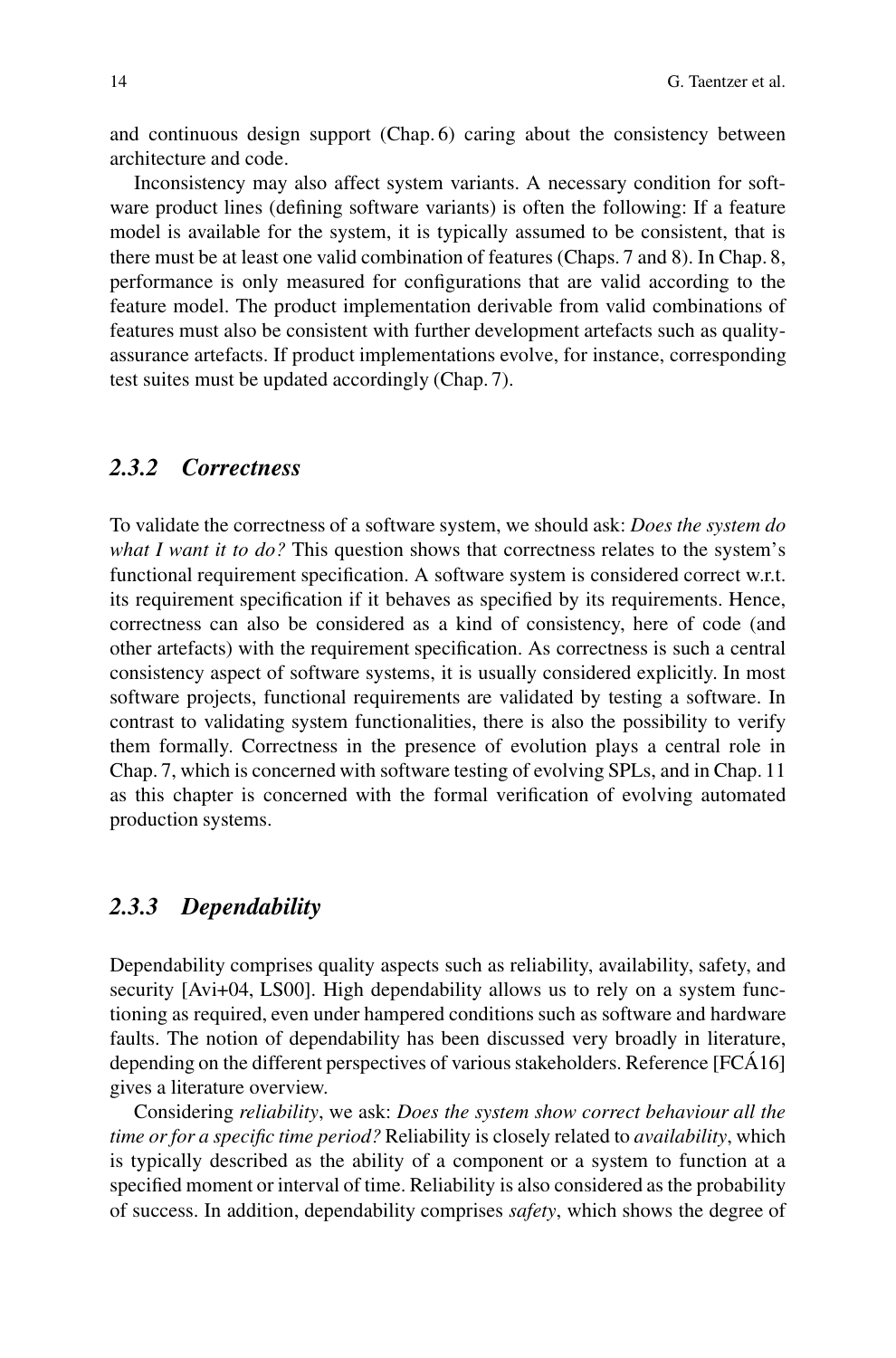hazard prevention that may result from the operation of the system and threatens users or the environment [LG99]. Evolution and safety are discussed in Chap. 10. In contrast, *security* mainly refers to the absence of unauthorised access from users or the environment that threatens the operation of the system [HR06, LG99]. Chapter 9 is mainly concerned with maintaining security in the presence of software evolution.

#### *2.3.4 Performance*

Performance of a software system is considered by asking questions like: *Does the system perform the indicated behaviour as fast as required?* Performance engineering comprises all kinds of optimising the timing behaviour and resource consumption of a software system, as well as guaranteeing available or specified resource limitations. Considered aspects are, for example, the throughput, latency, memory usage, and energy consumption of software systems. Performance for the specific case of automated production systems is discussed in Chap. 10. Performance issues can result in loss of productivity for the user. When software engineers start improving the systems's performance, corresponding evolution steps may lead to cost overruns due to tuning or redesign. Moreover, it is likely that tuning may disrupt the original software architecture or its behaviour.

Considering a software system with variants, there are often variants with better or worse performance. Here, checking performance refers to the accessible computation effort and the resulting impact on resource usage and timeliness of a system variant (Chap. 8).

# *2.3.5 Usability*

Users expect a software that is easy to learn, as well as pleasant and efficient to use. Moreover, they appreciate a system that easily recovers from usage errors and whose usage can be easily memorised after some period of not using it. To check usability, the degree to which a software system can be used by specified consumers should be investigated on to achieve quantified objectives with effectiveness, efficiency, and satisfaction in a determined context of use. In Chap. 5, usability is a major aspect in the sense that expectations or assumptions about the usability and the functionality of a system are derived from the users' behaviour.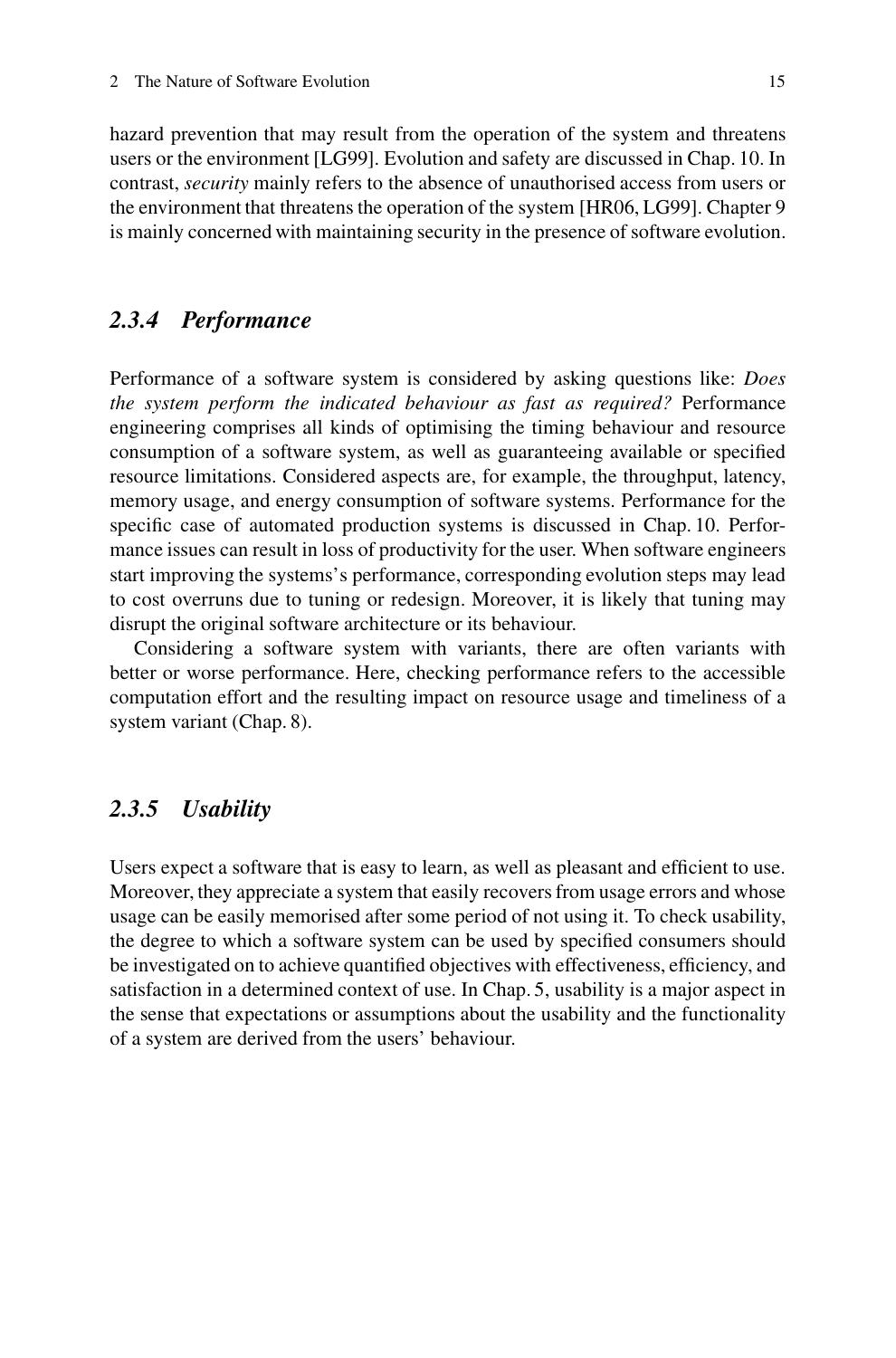# *2.3.6 Maintainability*

A software system is well maintainable if it can be easily changed with respect to its environment to, for example, correct defects, realise new requirements, or adapt the system to a changed platform. Specific aspects of maintainability are testability, analyzability, and changeability. A software is well testable if its artefacts support testing in given test contexts. Often, testability is a question of good software design featuring strong cohesion and loose coupling. Testability of variant-rich software systems is a key aspect in Chap. 7 as it is concerned with model-based testing of evolving SPLs. A software system is considered analysable if system parts causing deficiencies or failures of the system can be easily identified. In Chap. 11, analysable models are considered to bridge the conceptual gap between requirements and target system implementations. And centrally for software evolution, software shall be easily changeable to be adaptable to continuously occurring changes in the environment with considerable effort.

## <span id="page-7-0"></span>**2.4 Software Evolution**

Software system changes show a wide variety, which has been investigated on and classified in the literature, such as [LS80, Cha+01, Buc+05]. In [Buc+05], the authors present a taxonomy for software evolution distinguishing four different dimensions of system change: They consider temporal properties (i.e. when do changes happen), objects of change (i.e. where in the system do we make changes), system properties (i.e. what is changed), and change support (i.e. how is it changed). They do not consider who is doing system changes and why; this has already been done before in [Cha+01]. This split-up of dimensions is driven by the basic idea that activities and processes form the core of software engineering methods. The purpose of taxonomies as the ones found on software evolution is, among others, to provide a framework for comparing and combining individual tools and techniques and to provide an overview of the research domain of software evolution. We take it up in this section: Considering different *kinds of software change* in the following, we will focus on reasons for change, as well as participating artefacts and users, that is the *why* and *what*. Thereafter we consider *evolution processes* where temporal properties, change support, and stakeholders, that is the *when*, *how*, and *who*, are focused. Finally, configuration management is considered to capture all changes of software artefacts that emerge throughout evolution.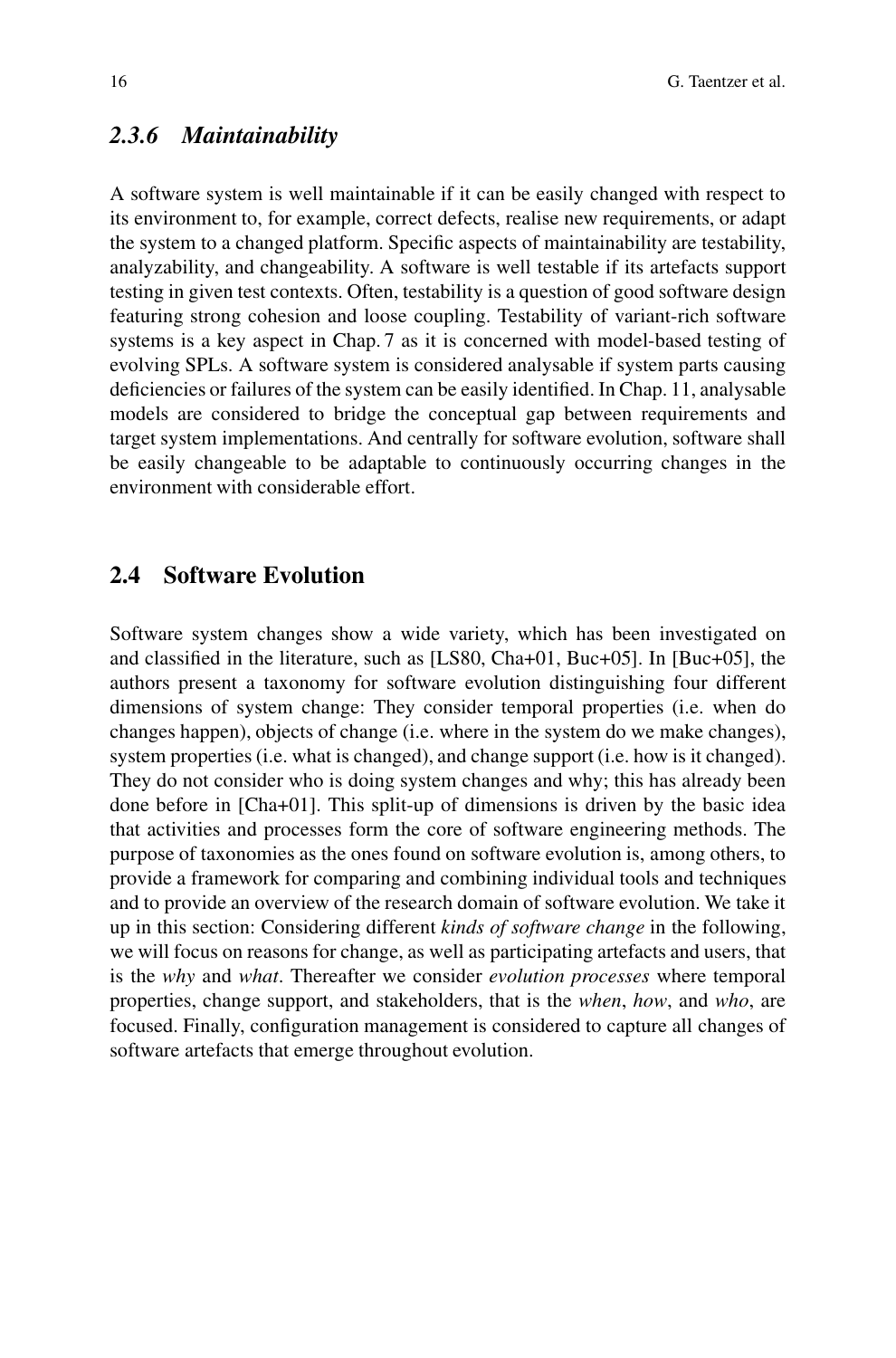#### *2.4.1 Kinds of Software Change*

Software changes have been studied for a long time; comprehensive works in this direction are [LS80, Cha+01], where types of software evolution are classified along with the kind of artefacts changed, as well as the reason for change. The authors focus on code versus documentation changes; reasons for change are functionality changes, adaptations to the environment, as well as performance and maintenance issues. Documentation comprises all kinds of software artefacts except of the code.

Early works such as [LS80] and the ISO/IEC standard for software maintenance [Sta14a] propose to distinguish software changes into *corrective*, *adaptive*, *perfective*, and *preventive* modifications.

- Corrective modifications subsume all kinds of *bug fixing* to eliminate system failures and *feature requests* as long as they reflect corrected requirements.
- Adaptive modifications refer to *changes of system environments*, as well as additional *requirement elicitation*. More recently, studies of *adaptive systems* have led to further kinds of evolution activities being runtime adaptations, that is system modifications at runtime [De +13].
- Perfective modifications subsume all kinds of system improvements such as *performance optimisation*, *structure re-engineering or optimisation* (refactoring), and all kinds of documentation activities, especially *knowledge extraction* from the software system.
- Preventive modifications summarise all changes that prevent problems from software systems before they occur.

Software changes may take place continuously, such as planned or ad hoc changes.

Throughout this book, various kinds of system changes are presented: Chap. 4 discusses a variety of concrete evolution steps as they occur in the case studies. Chapter 5 is concerned with detecting and reducing mismatches between stakeholder's mental models during software evolution. The basic problem is that the system may gradually diverge from a given specification or customer demand. This deviation may come from incomplete implementation of requirements—or from changing requirements that are not complemented by a corresponding change of the system. Such deviations shall be reduced. In Chap. 6, continuous software engineering is considered as being a special kind of software evolution. Chapter 7 discusses implementation changes and corresponding updates of quality-assurance artefacts in software product lines such that consistency is preserved. Maintaining performance as a prerequisite for evolving software artefacts is considered in Chap. 8. Analysis strategies are presented that can efficiently assess and predict the system's performance. On this basis, performance improvements over time are considered. Moreover, software variants with the best performance are identified. Chapter 9 is dedicated to maintaining security throughout changing requirements and changing environments such that changes do not affect the system's level of security. The maintenance of safety is addressed in Chap. 10. Capturing and transferring knowledge to next software versions and projects are addressed in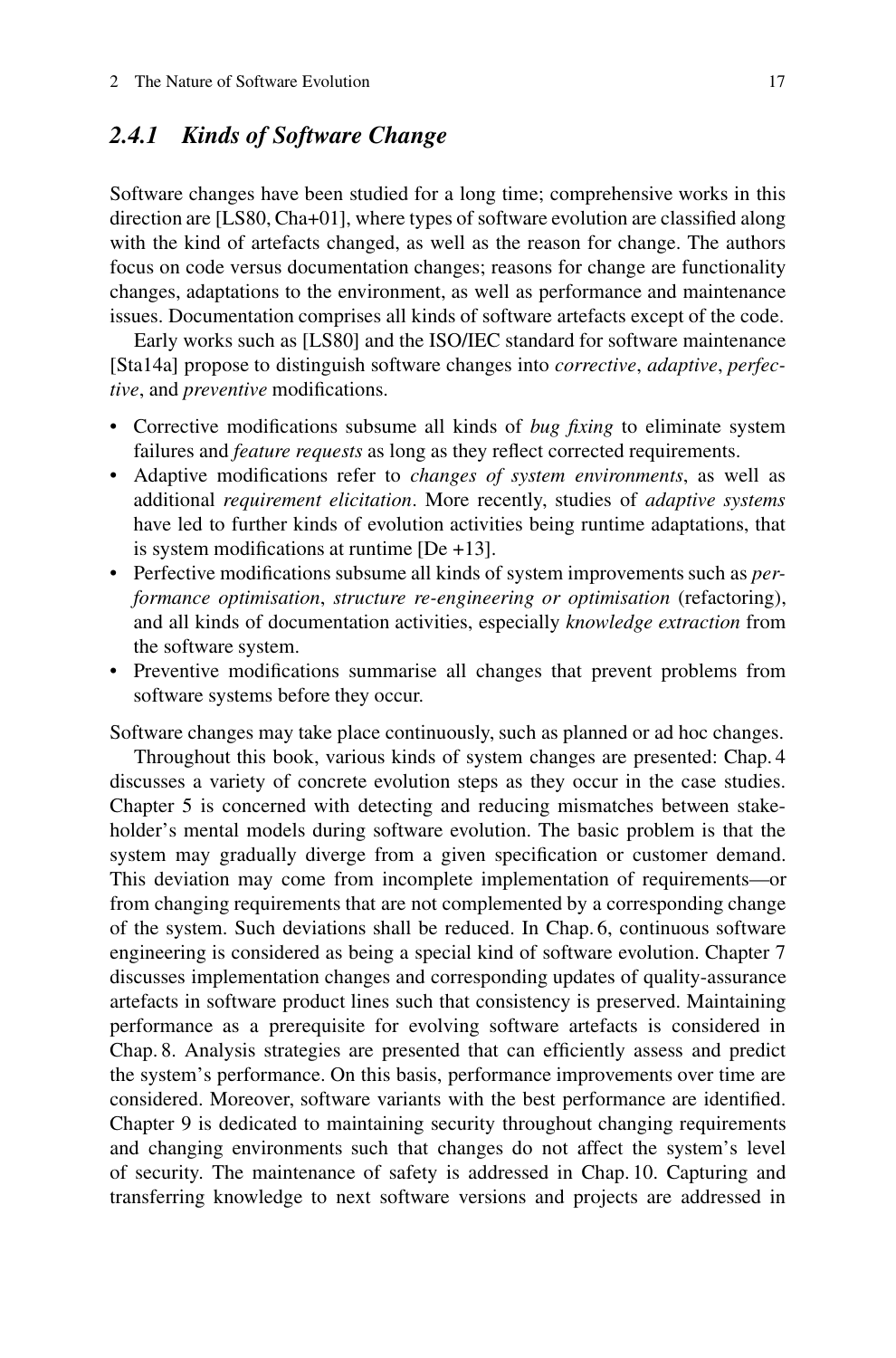Chaps. 6 and 10; in particular, ad hoc changes with respect to learning are presented in Chap. 10. To be able to distinguish wanted from unwanted system changes, the maintenance of correctness is considered in Chap. 11 by applying formal verification techniques to show the correctness of evolving software systems. Newer revisions of the software must not violate existing software properties and should comply with them even more.

Change may also take place during runtime. A knowledge elicitation technique, well known in software engineering, is the Post-Mortem Analysis (PMA) [Stå+03]. PMA of a system's runtime behaviour simply consists of gathering knowledge about a process and to analyse it in order to improve the next runs of this process in future. An example application of PMA is presented in Chap. 10.

#### *2.4.2 Evolution Processes*

Several iterative and incremental software development processes have been proposed, such as the Unified Process [Kru03], V-ModelXT [Vog+15c], and agile software development [Bec99]. *Agile software development* processes already acknowledge and embrace change as an essential fact of life. One of the agile development principles is to welcome changing requirements, even in late development. Furthermore, software development shall be sustainable and software quality shall remain high. How do software development processes actually incorporate evolution? According to [MD08] (referring to [LR03]), the *software evolution process* is a multi-loop, multi-level, multi-agent feedback system that cannot be treated in isolation. A specific form of evolution process is *round-trip engineering* (also called *horseshoe process* [KWC98]) where developers alternate between models and code. This process consists of three phases: The *reverse engineering* phase is needed to understand the structure and behaviour of a larger part of a legacy code by means of models. In the subsequent *restructuring* phase, (a part of) the software is redesigned on the level of models, and finally, *forward engineering* is needed to implement the new design and to integrate it into the existing system.

While a clear separation between development and maintenance has already dissolved in agile software development, this is even more the case in *continuous engineering* [FS17]. Continuous activities are meant to eliminate discontinuities that occur from following development activities in a specific order. Continuous engineering specifically includes continuous improvement and innovation. An early proposed activity that can be considered as continuous innovation activity is that of beta testing, which became a widespread practice, even in industrial software development. It is used to elicit early customer feedback prior to the formal release of software products [Col02]. Following the trend of continuous engineering, software engineers have commonly accepted that software must continually evolve according to changes. Otherwise, the software does not fulfil its ever-changing requirements and therefore will become outdated earlier than expected.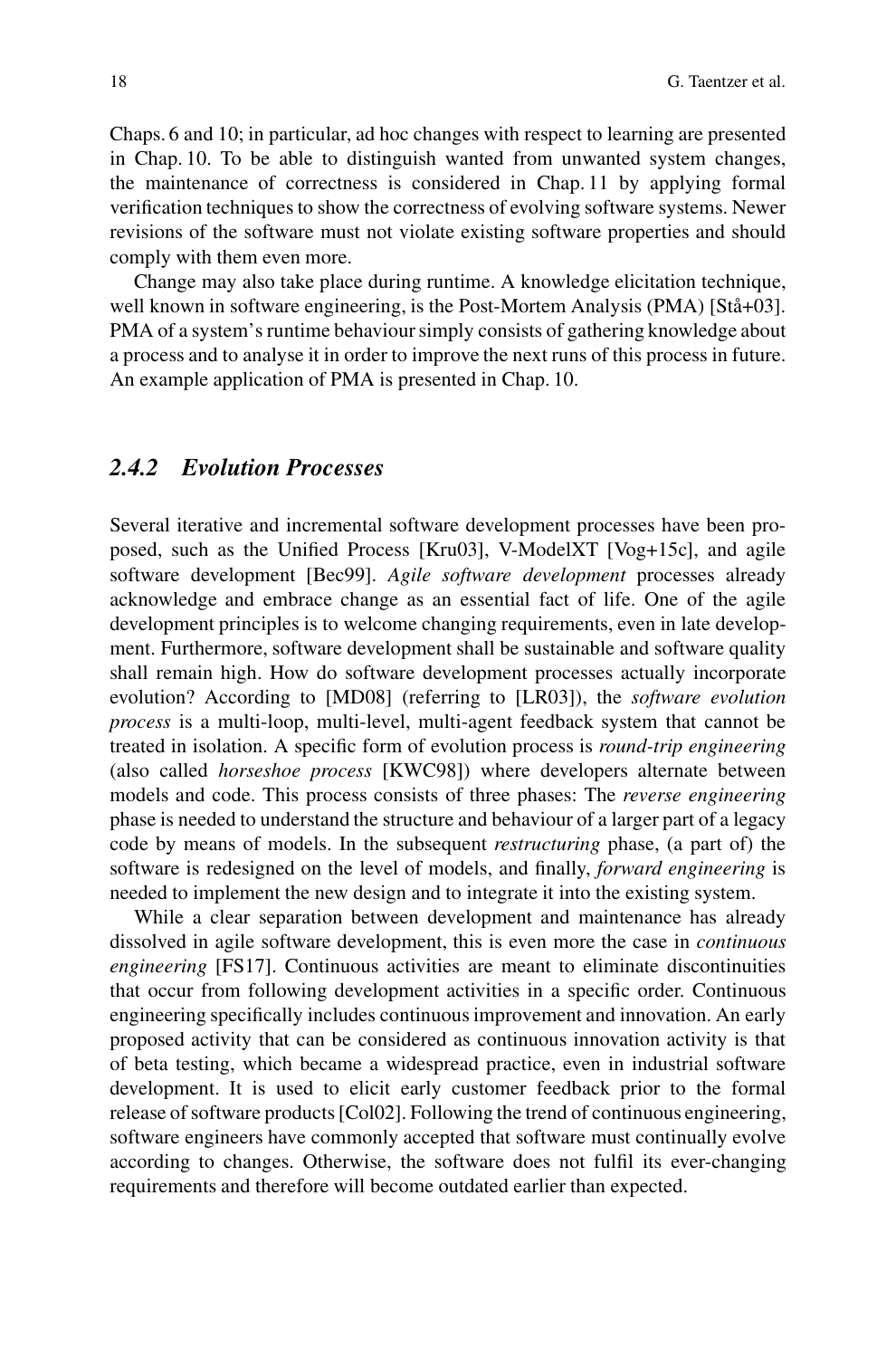*Change impact analysis* techniques can identify system parts that are likely to be affected by additional changes. These techniques support knowledge elicitation from change histories to inform all interested stakeholders. On this basis, these techniques can also give an estimation of how costly an intended change will be and how risky it is to make that change. This analysis is used to decide whether it is worthwhile to carry out that change. The risk has a strong relation to software quality. If proper support for measuring quality is available, a measurement report can provide crucial information to determine whether the software quality is degrading and to take corrective actions if this turns out to be the case.

Throughout the book, the following aspects of evolution processes are tackled: The roundtrip model is used in Chaps. 6–8 and 10. In Chap. 6, we show that the small iterations of continuous engineering support lightweight design decision capture and use. Chapter 7 considers an SPL evolution scenario covering a complete family of software products to be evolved. The efficient performance analysis of software variants and versions based on monitoring and model extraction is focused on in Chap. 8. The dynamic nature of running self-adaptive systems and their environments requires continuous validation and verification to assess the system at runtime, which was traditionally done at development time and which requires new and efficient techniques for the runtime case  $[De +13]$ . An example for evolving self-adaptive systems is given in Chap. 10. In Chap. 11, regression verification is applied to evolving systems again based on a round-trip model.

## *2.4.3 Configuration Management*

To capture all changes throughout software evolution, emerging changes of software artefacts are usually managed with the help of development tools. *Change management* refers to a systematic consideration of change requests, which may be bug reports and feature requests. To ensure that the most urgent and cost-efficient change requests are prioritised, each request is collected and assessed first and addressed along its priority thereafter. Especially for software product lines where versions of variants may occur, a systematic management of change requests is necessary.

*Version management* is needed to store and track emerging versions of software artefacts. Moreover, it allows developers to work on these versions concurrently in a coordinated way. To save memory, subsequent versions may be stored in a list of *deltas*. A delta just stores the differences of one version from its successor. Applying these deltas to a root version (usually the newest one), the other versions can be computed. Several developers are allowed to work on the same artefacts concurrently. The version management system tracks the edited artefacts, ensures that changes to one and the same artefact do not get lost, and supports the resolution of conflicting changes. To allow developers working in isolation, the artefacts within the scope of a software system may be duplicated into several *branches* (of the version tree). The ability of branching implies the later facility to merge